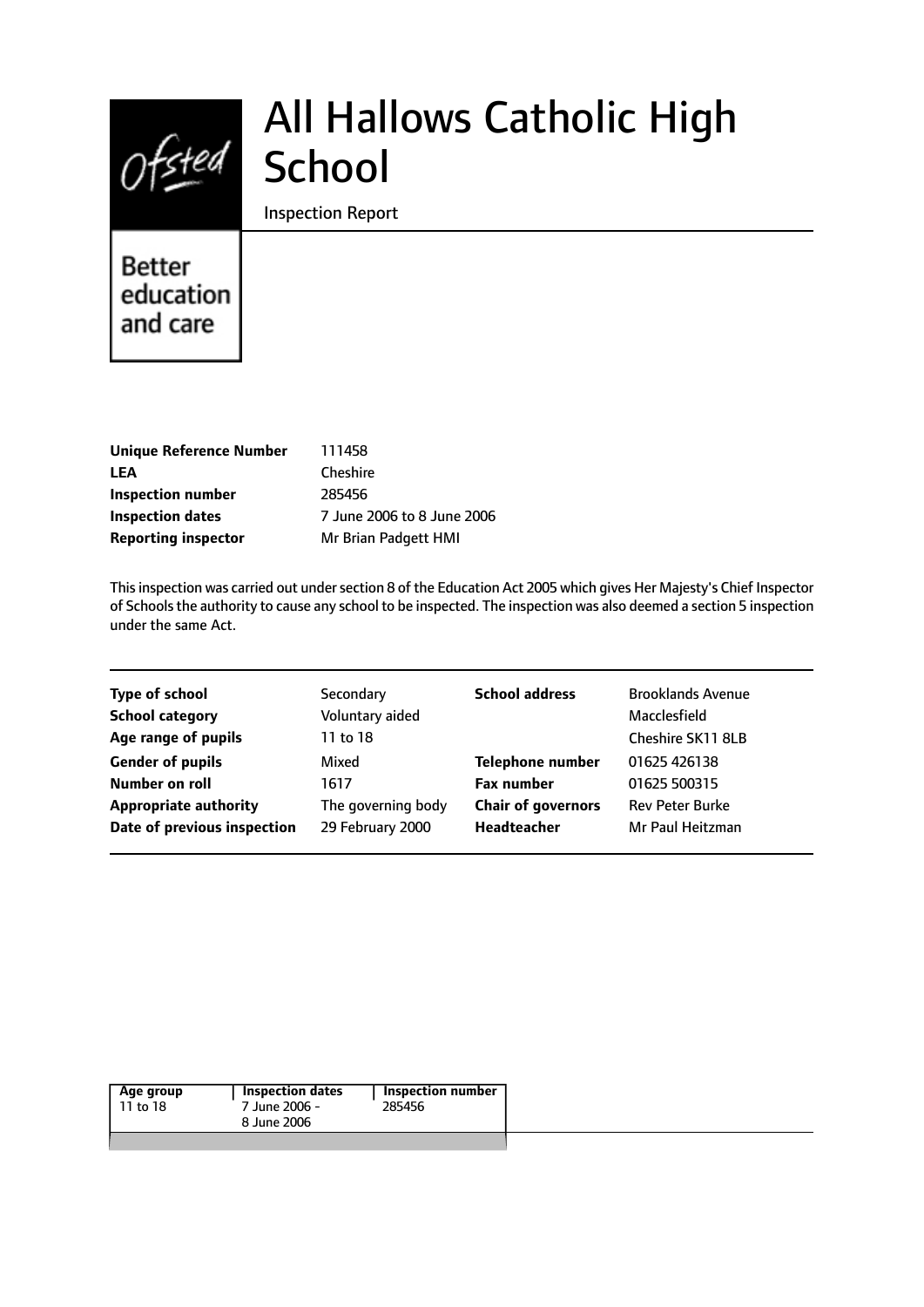© Crown copyright 2006

#### Website: www.ofsted.gov.uk

This document may be reproduced in whole or in part for non-commercial educational purposes, provided that the information quoted is reproduced without adaptation and the source and date of publication are stated.

Further copies of this report are obtainable from the school. Under the Education Act 2005, the school must provide a copy of this report free of charge to certain categories of people. A charge not exceeding the full cost of reproduction may be made for any other copies supplied.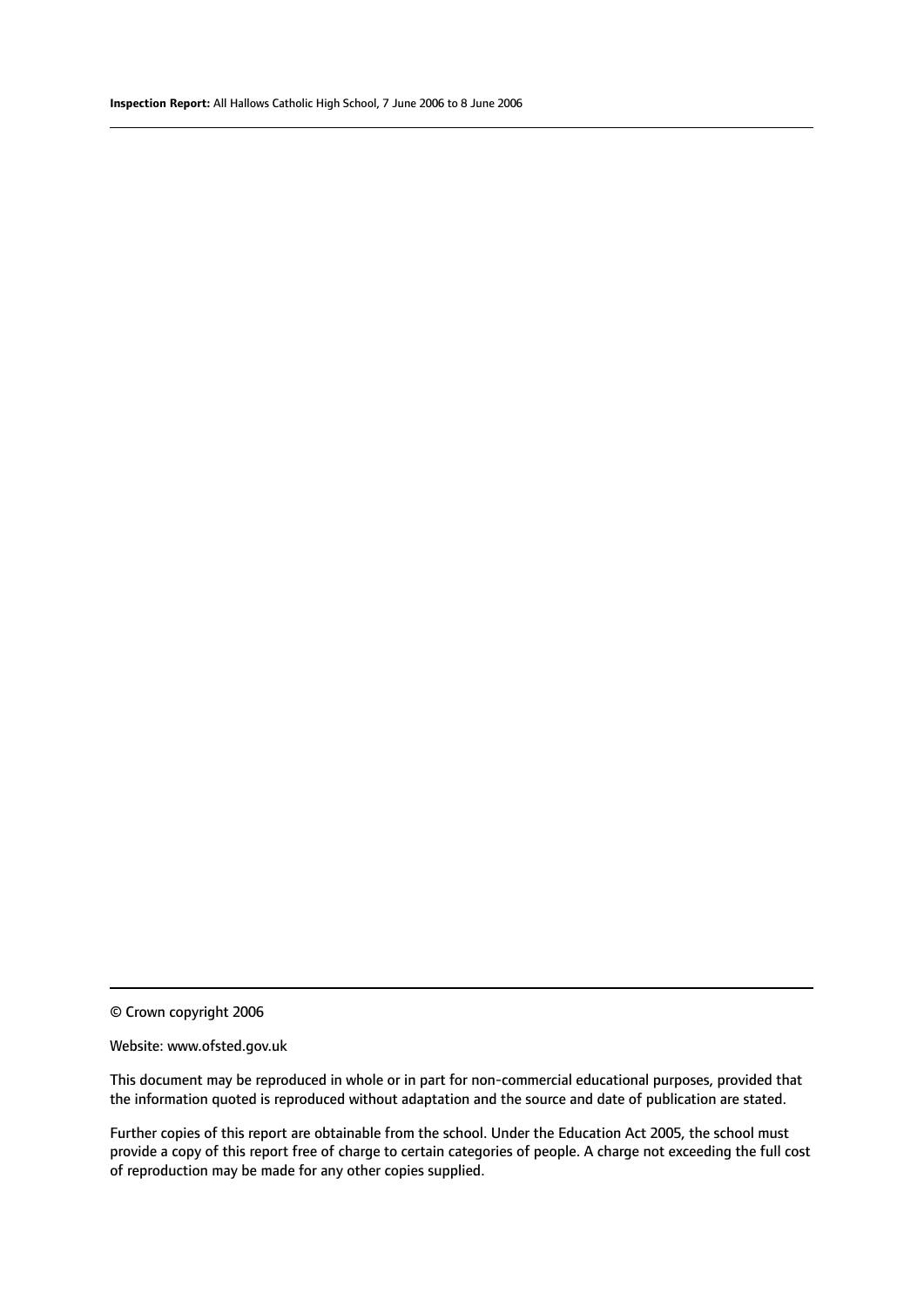#### **Introduction**

The inspection was carried out by one of Her Majesty's Inspectors (HMI) and four Additional Inspectors.

#### **Description of the school**

The school was inspected in September 2005 when it was judged to require special measures. The headteacher resigned at the end of October 2005 and an acting headteacher was seconded to the school at the beginning of November. A new headteacher has been appointed to take up the post from September 2006. The school had its first monitoring visit by HMI in March 2006. This report is a result of the second monitoring visit.

The school is a member of the Catholic Schools Partnership in Cheshire, serving the Diocese of Shrewsbury. It is a little larger than most secondary schools with an average sized sixth form. Although it draws its pupils mainly from Macclesfield and the surrounding district, the school attracts pupils and students from a wide geographical area. Pupils are predominantly of White British heritage and come from advantaged social backgrounds. There are relatively few pupils with learning difficulties, disabilities or statements of special educational need.

An extensive building and refurbishment programme is nearing completion, replacing approximately a third of the existing classrooms and facilities.

#### **Key for inspection grades**

| Grade 1 | Outstanding  |
|---------|--------------|
| Grade 2 | Good         |
| Grade 3 | Satisfactory |
| Grade 4 | Inadequate   |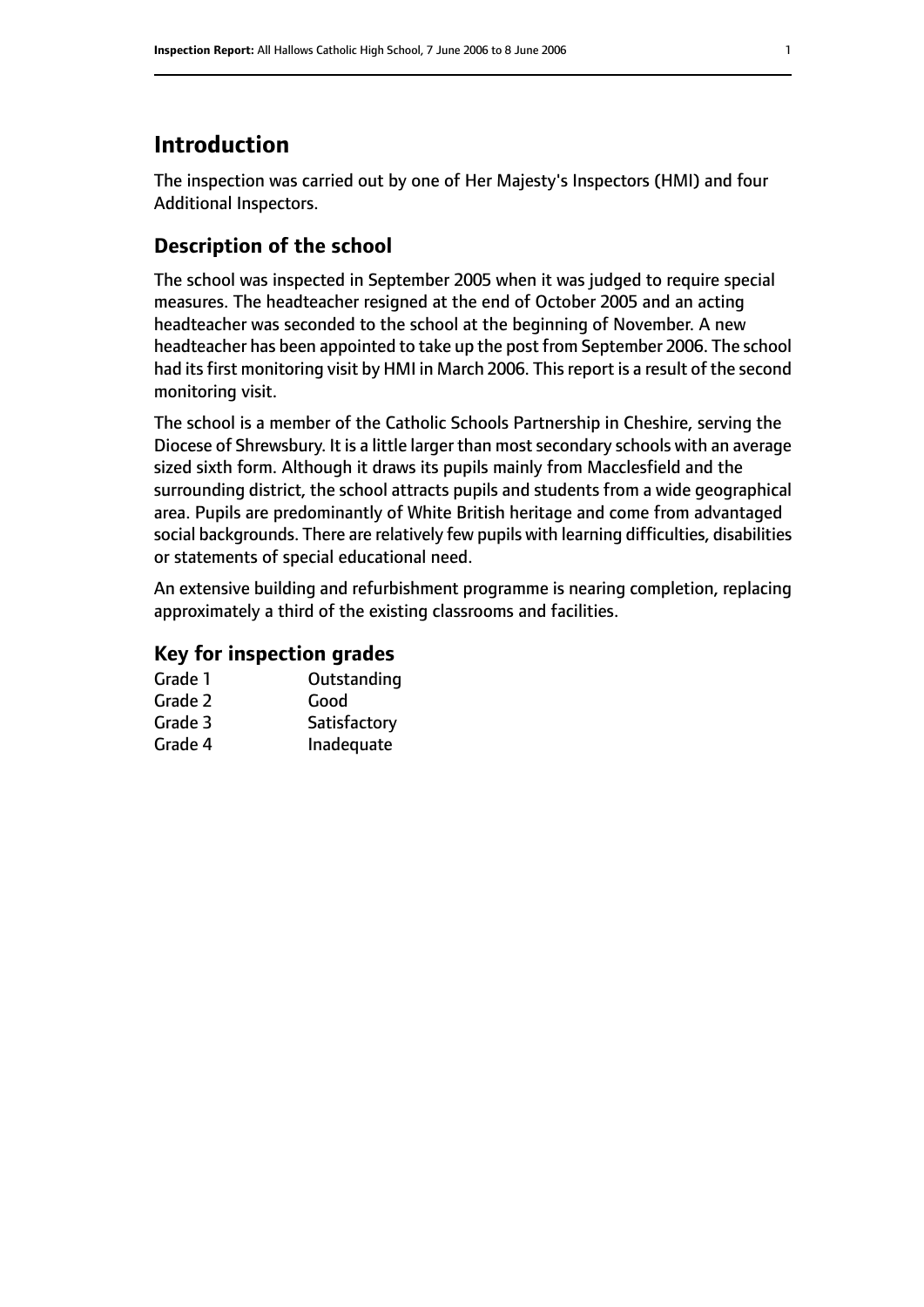#### **Overall effectiveness of the school**

#### **Grade: 3**

In accordance with section 13 (4) of the Education Act 2005, HMCI is of the opinion that the school no longer requires special measures. It has made rapid progress in dealing with those aspects of its work that were the cause of special measures, notably in leadership and management at all levels. There have been substantial improvements in the school's ethos and the morale of teachers as a result of improved leadership and management. There is a real enthusiasm and momentum for change and a growing confidence. The care, guidance and support the school provides for its pupils have improved and so have pupils' personal development and well-being.

Standards are high and have been for some years. However, high standards only represent satisfactory achievement for these pupils, since many are very capable and they enter the school at 11 years with standards that are well above average. There is a considerable amount of work yet to do to raise the quality of teaching and learning in order to raise pupils' achievement beyond satisfactory. As yet, improvements have only begun to impact in what goes on in the classroom. The satisfactory judgements for teaching and learning and for leadership and management reflect that the improvements have only just started to take effect. Staff recognise the extent of the task ahead of them and their commitment to improve further is considerable.

The acting headteacher, the senior leadership team and the governors have an accurate and realistic view of what has been achieved and what has yet to be accomplished. Their judgements corresponded closely to those of the inspection team, including in the areas for further development. The whole school community recognises the very significant contribution to improvement made by the acting headteacher. Working together under his guidance, and supported by the local authority, the governors, senior leadership team and the middle managers have built good capacity for improvement. This is well illustrated in the painstaking way in which the appointment of the new headteacher has been undertaken, in a manner aimed at securing a smooth and seamless transition that protects and strengthens the progress the school has made.

#### **Effectiveness and efficiency of the sixth form**

#### **Grade: 2**

The school believes, and the inspection team agrees, that the sixth form is the most effective part of the school. This was the case when the school was inspected in 2005 and remains so now. Standards and achievement are high, although there is some variation between the performance of students in different subjects. Students' personal development is very good and the provision is well managed.

#### **What the school should do to improve further**

• Improve teaching and learning by: matching pupils' work more closely to their levels of knowledge, understanding and skills; involving pupils more in lessons and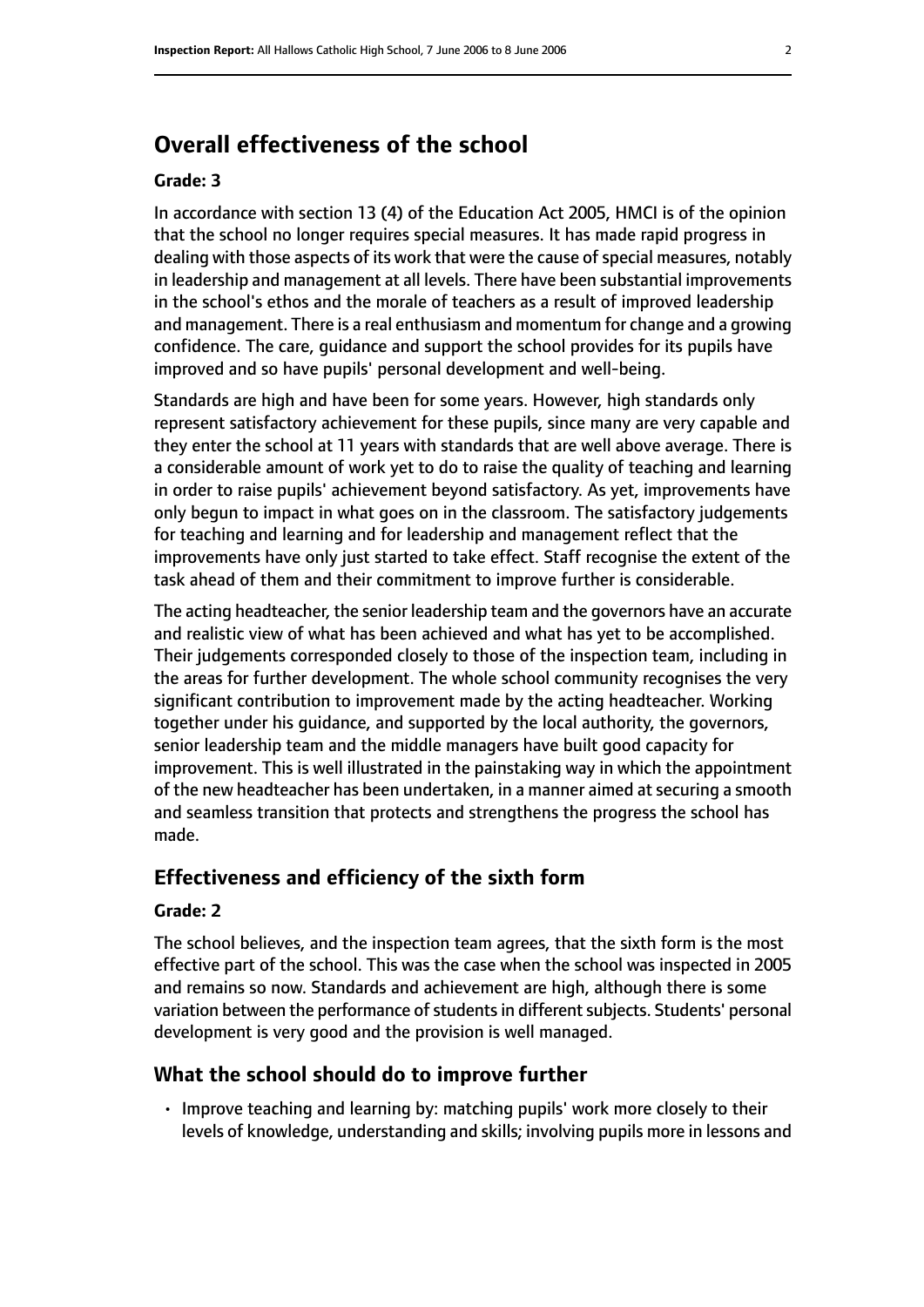in evaluating their learning; and, making better use of the results of assessments and targets in planning lessons.

• Monitor teaching and learning more rigorously to ensure improvements are consistent across all departments.

#### **Achievement and standards**

#### **Grade: 3**

#### **Grade for sixth form: 2**

Pupils' achievement is satisfactory. They enter school with well above average standards from their primary schools. Standards are above average at the end of Key Stage 3, and pupils go on to attain good results in GCSE examinations at the end of Key Stage 4. There are fluctuations from year to year, but high standards are a consistent feature of the school's performance. In 2005, Key Stage 3 results were higher than usual, and represented good progress even when taking pupils' high starting points into account. However, progress in Key Stage 4 is slower so that overall achievement between 11 and 16 years is only satisfactory. Students generally achieve well in the sixth form, although there is variation between one subject and another.

Pupils are currently on course to reach their targets at Key Stage 3 and at GCSE, representing satisfactory overall progress since Key Stage 2. All groups do broadly as well as each other. Pupils with learning difficulties and/or disabilities receive appropriate support, and the progress of pupils who are at risk of underachievement for one reason or another is carefully monitored. However, the school is only just getting to grips with the progress of the most able pupils, of whom there are relatively many. They are generally taught in classes where children of all abilities are present, and since they rarely receive work that is substantially more challenging from that for the majority, they make less progress than they might. However, their progress is satisfactory.

#### **Personal development and well-being**

#### **Grade: 2**

The personal development and well-being of pupils and students are good; an improvement on the situation less than a year ago, at the time of the last inspection. Then, and subsequently, pupils have shown loyalty to and appreciation of the school, insisting that they feel safe and enjoy school. Pupils continue to show good attitudes to learning. They behave well in lessons, although to some extent, this depends upon the quality of teaching they receive. Pupils agree that the school has got better since it went into special measures. The number of exclusions has fallen. Pupils' spiritual, moral, social and cultural development has improved because of the increased opportunities they have to exercise responsibility and the wider range of opportunities for cultural development. Pupils insist there is very little bullying at the school. Nevertheless, they believe the increased presence of senior staff around the school has improved behaviour on corridors and outside. They adhere more closely to the school's uniform code.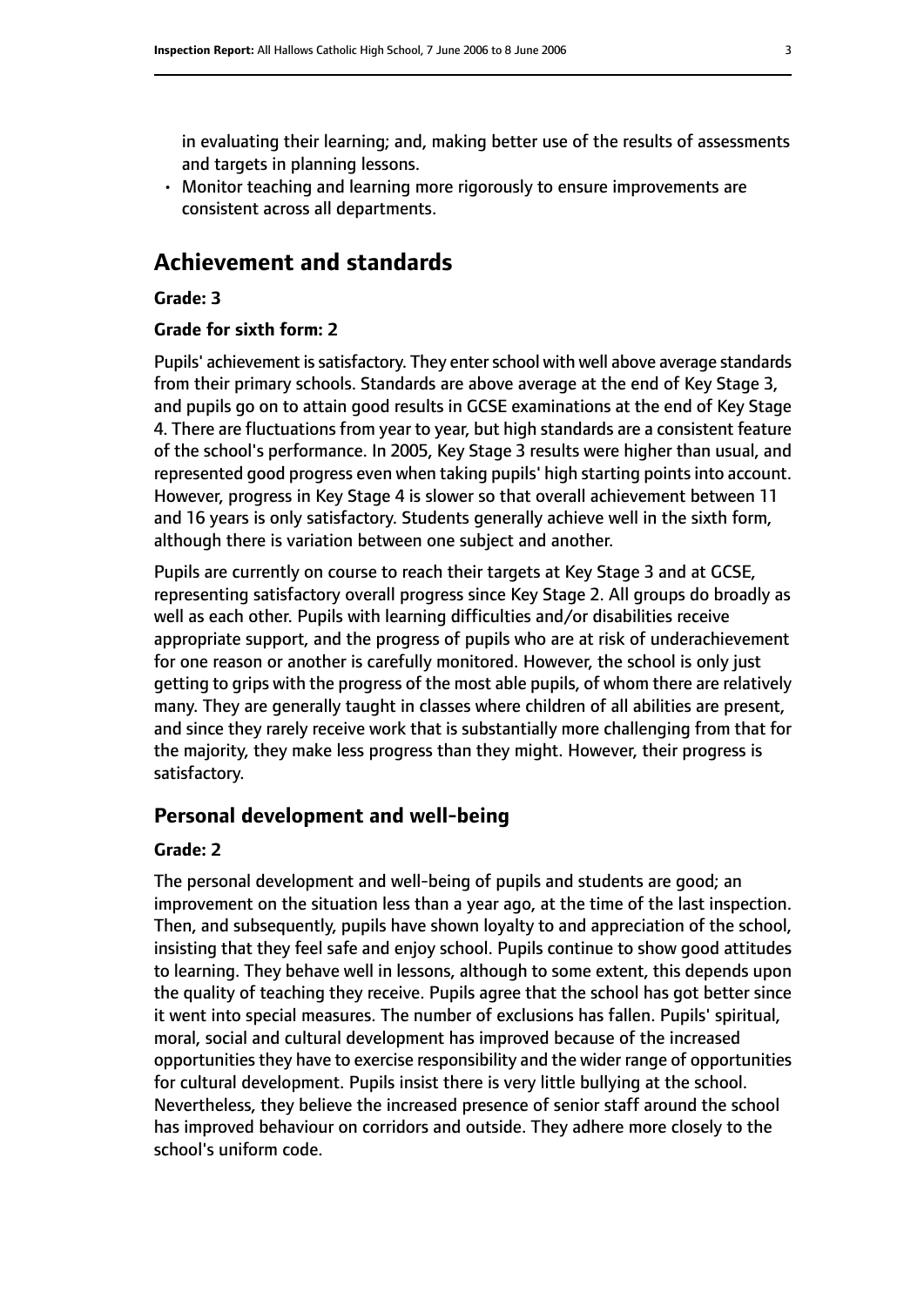Pupils are developing into articulate and perceptive young people with clear and forthright views. They make a significant contribution to the school's improvement through the school council. Sixth formers are particularly impressive in this respect. Pupils' social development is satisfactory. There are ample opportunities to develop their social skills, but these are not well developed in lessons when all that is required of them is that they should be passive learners. Sport is a strong feature of the school and through physical activity, pupils are developing healthy lifestyles. However, extending their knowledge and understanding of healthy eating, so that they make healthy choices in what they eat, is at an early stage. Pupils are increasingly well prepared for future economic well-being. Improvementsin the provision of information and communication technology (ICT) and increased opportunities to undertake vocational courses ensure this.

### **Quality of provision**

#### **Teaching and learning**

**Grade: 3**

#### **Grade for sixth form: 2**

The quality of teaching and learning is satisfactory, overall, but this is the area where improvement is now most needed. The school acknowledges this and is working strenuously to improve the provision. It is also the main focus for the new headteacher. There is little unsatisfactory teaching. However, there was less teaching of good quality seen during this inspection than at the time of the first monitoring visit. This supports the inspectors' view that consistently good practice is not yet embedded. Many aspects of good teaching - good relationships between teachers and pupils, teachers' good subject knowledge, and good behaviour management - are already firmly in place. Yet there remains much to be done. A coordinated effort to improve teaching and learning has not taken place for several years and the school has lost touch with what is the best practice. This issue is now being dealt with. The aspects identified for improvement are those that senior leaders have identified for themselves. They are as follows: for teachers to match pupils' work more closely to their needs to ensure that in each lesson there is the right degree of challenge for groups of pupils at different levels of understanding and knowledge; to make better use of the considerable amount of data available to teachers about pupils' performance and their targets in the planning of lessons, and in marking pupils' work; and, to involve pupils actively in lessons. In respect of this last point, in too many lessons, pupils sat passively for too long, because teachers talked at them and missed opportunities to involve them.

All staff are currently engaged in a professional debate about effective teaching and learning. They are at the stage of drawing their findings together to provide a coherent approach across all subjects and in each year group, including for the most able pupils. In doing this, they have been well supported by the local authority.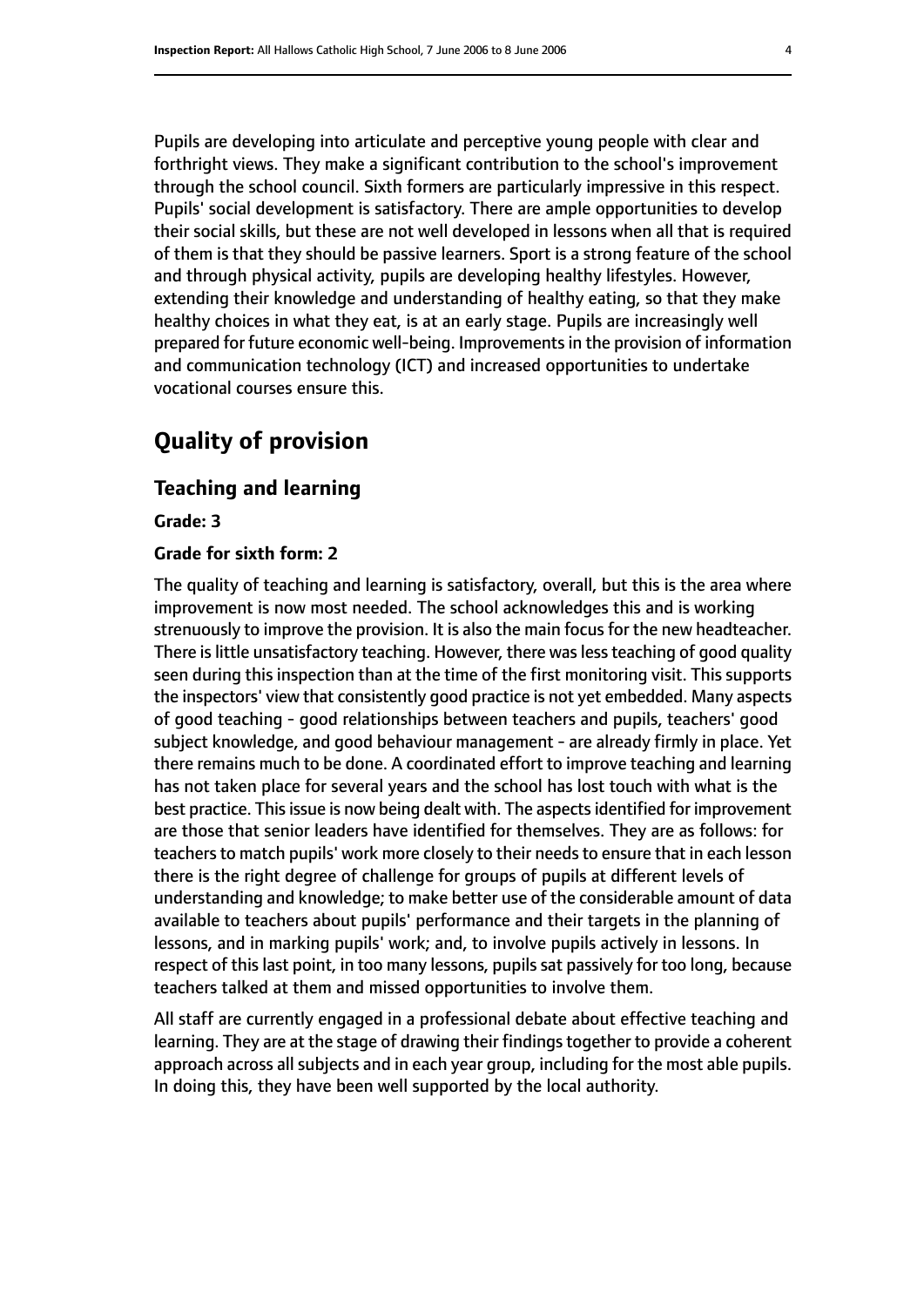#### **Curriculum and other activities**

#### **Grade: 3**

The quality of the curriculum is satisfactory. The school provides a suitable range of subjects and courses at each key stage, and a rich programme of extra-curricular activities, especially in sport and music. There are important developments underway to enhance the curriculum, although they have not yet come to fruition. The weakest subject, ICT, is now improving. The imminent move to the new building is an important part of the plan to integrate the use of ICT into other subjects, as the building has been designed to facilitate this. The number of vocational options and the collaboration with the local college is broadening the range of courses available to students. A drive to improve the provision for gifted and talented pupils is underway that is intended to affect the curriculum they experience as well as the way they are taught. Comprehensive departmental reviews have taken place and action plans for improvement in each subject drawn up. These include departments working together to explore cross-curricular links intended to engage pupils more and improve outcomes. Governors and senior management, including the new headteacher, have decided to apply for the school to become a Business and Enterprise College. Although at an early stage, a small team is working to prepare a bid for March 2007. This decision will affect the curriculum of the school in the future.

#### **Care, guidance and support**

#### **Grade: 2**

The care, guidance and support for pupils are good. This judgement is in line with the school's view and is an improvement since the last inspection. Arrangements for safeguarding pupils are good with appropriate and robust arrangements for child protection. There have been many improvements to this aspect of the school's work. Systems for behaviour management are more effective and, although bullying is not seen as an issue by pupils, anti-bullying initiatives are being implemented by staff. Information about pupils' progress is used well by senior staff and heads of year to track the progress of individual pupils, especially those at risk of underachievement. More recently, increasing attention is also being given to tracking and encouraging the progress of higher attaining pupils. The school is aware that pupils are not yet sufficiently involved in evaluating their own learning, although some action has already been taken to develop this aspect of assessment. A start has been made on improving procedures to monitor attendance more rigorously, an issue identified during the last monitoring visit.

At the time of the last inspection this was an insular school. It is now an outward looking school actively developing partnerships with other primary and secondary schools and the local college. It is much more in tune with what parents and pupils think and it responds effectively to their concerns.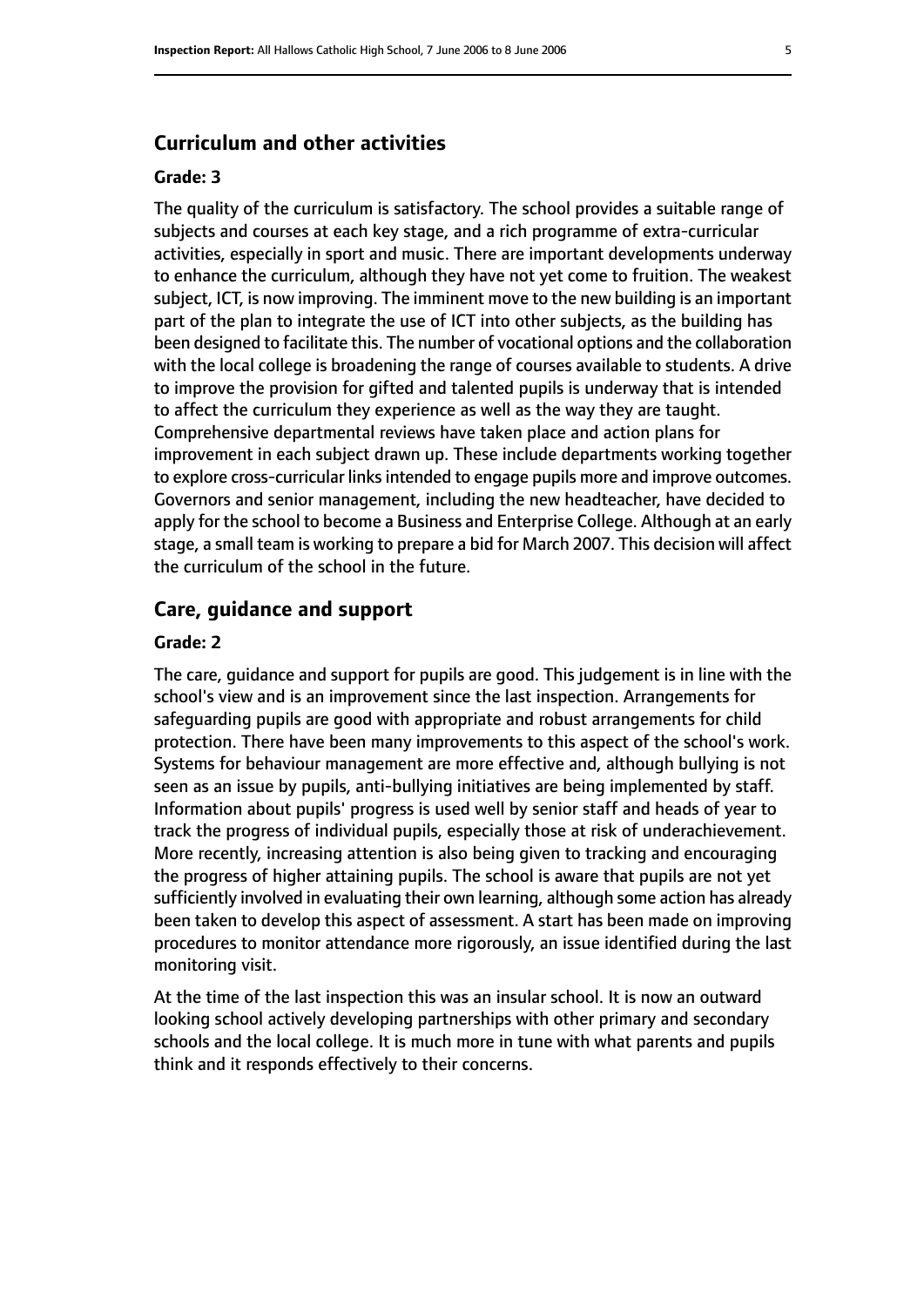#### **Leadership and management**

#### **Grade: 3**

#### **Grade for sixth form: 2**

Leadership and management are satisfactory. This judgement reflects the current impact they have on improving the provision for pupils, particularly the teaching and learning. However, although the full impact of the changes is yet to be seen, much effective groundwork has been established at all levels of leadership and management. Particular credit is due to the acting headteacher who has shown the staff, governors, parents and pupils what effective leadership can achieve. He has acted as a powerful enabler for others. Senior staff have a realistic and accurate view of the school's strengths and weaknesses.

All levels of management are empowered. The senior leadership team is strong, unified and committed to improvement. Their most obvious success to date is in securing the adoption of development targets for all pupils, but there have been comprehensive improvements in the management of pupils' behaviour, assessment, and professional development. The team is working closely with the new headteacher to ensure the current momentum for change is sustained.

Middle management is significantly better placed to tackle the inconsistencies in pupils' performance within subjects and between different cohorts. For example, subject departments are developing cross-curricular links, and heads of years are following up on pupils' academic progress as well as fulfilling their pastoral role.

The governing body has made radical changes to the way it operates. It has made rapid progress since the last inspection. It now provides full support and challenge to the school's senior leadership. Governors' knowledge of the school is enhanced by strong departmental links and it has developed the necessary independence to be able to hold the leadership to account for the school's performance.

The leadership and management are much more outward looking than before and the school is back within the mainstream of the town's educational development. It has built good capacity for, and is in a strong position to effect improvement. The school provides sound value for money.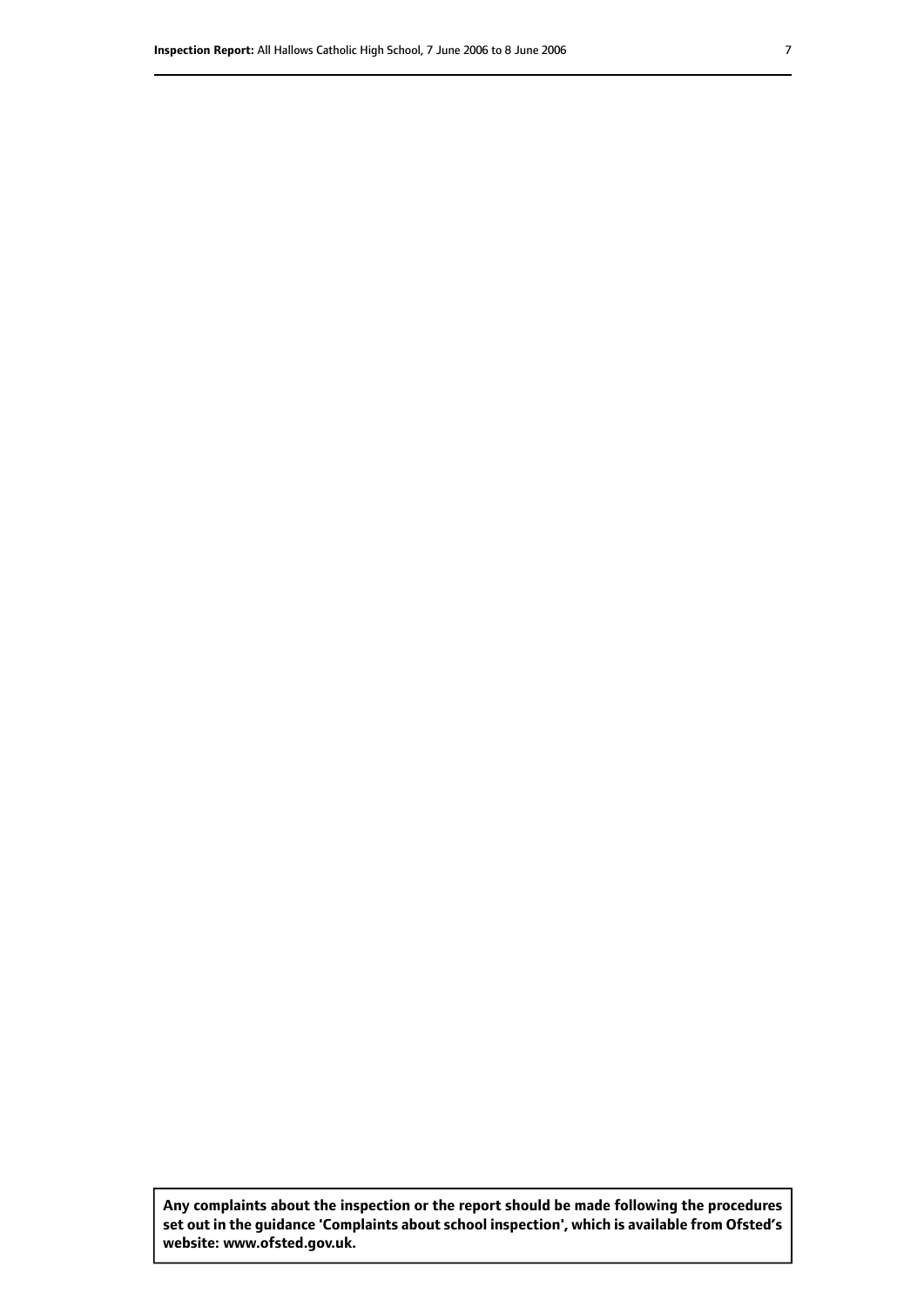## **Inspection judgements**

| Key to judgements: grade 1 is outstanding, grade 2 good, grade 3 | <b>School</b>  | $16-19$ |
|------------------------------------------------------------------|----------------|---------|
| satisfactory, and grade 4 inadequate                             | <b>Overall</b> |         |

#### **Overall effectiveness**

| How effective, efficient and inclusive is the provision of education,<br>integrated care and any extended services in meeting the needs of<br>learners? |     |           |
|---------------------------------------------------------------------------------------------------------------------------------------------------------|-----|-----------|
| How well does the school work in partnership with others to promote<br>learners' well-being?                                                            |     |           |
| The quality and standards in foundation stage                                                                                                           | ΝA  | <b>NA</b> |
| The effectiveness of the school's self-evaluation                                                                                                       |     |           |
| The capacity to make any necessary improvements                                                                                                         | Yes | Yes       |
| Effective steps have been taken to promote improvement since the last<br>inspection                                                                     | Yes | Yes       |

#### **Achievement and standards**

| How well do learners achieve?                                                                               |  |
|-------------------------------------------------------------------------------------------------------------|--|
| The standards <sup>1</sup> reached by learners                                                              |  |
| How well learners make progress, taking account of any significant variations<br>between groups of learners |  |
| How well learners with learning difficulties and disabilities make progress                                 |  |

#### **Personal development and well-being**

| How good is the overall personal development and well-being of the<br>learners?                                  |  |
|------------------------------------------------------------------------------------------------------------------|--|
| The extent of learners' spiritual, moral, social and cultural development                                        |  |
| The behaviour of learners                                                                                        |  |
| The attendance of learners                                                                                       |  |
| How well learners enjoy their education                                                                          |  |
| The extent to which learners adopt safe practices                                                                |  |
| The extent to which learners adopt healthy lifestyles                                                            |  |
| The extent to which learners make a positive contribution to the community                                       |  |
| How well learners develop workplace and other skills that will contribute to<br>their future economic well-being |  |

#### **The quality of provision**

| How effective are teaching and learning in meeting the full range of<br>the learners' needs?          |  |
|-------------------------------------------------------------------------------------------------------|--|
| How well do the curriculum and other activities meet the range of<br>needs and interests of learners? |  |
| How well are learners cared for, guided and supported?                                                |  |

 $^1$  Grade 1 - Exceptionally and consistently high; Grade 2 - Generally above average with none significantly below average; Grade 3 - Broadly average; Grade 4 - Exceptionally low.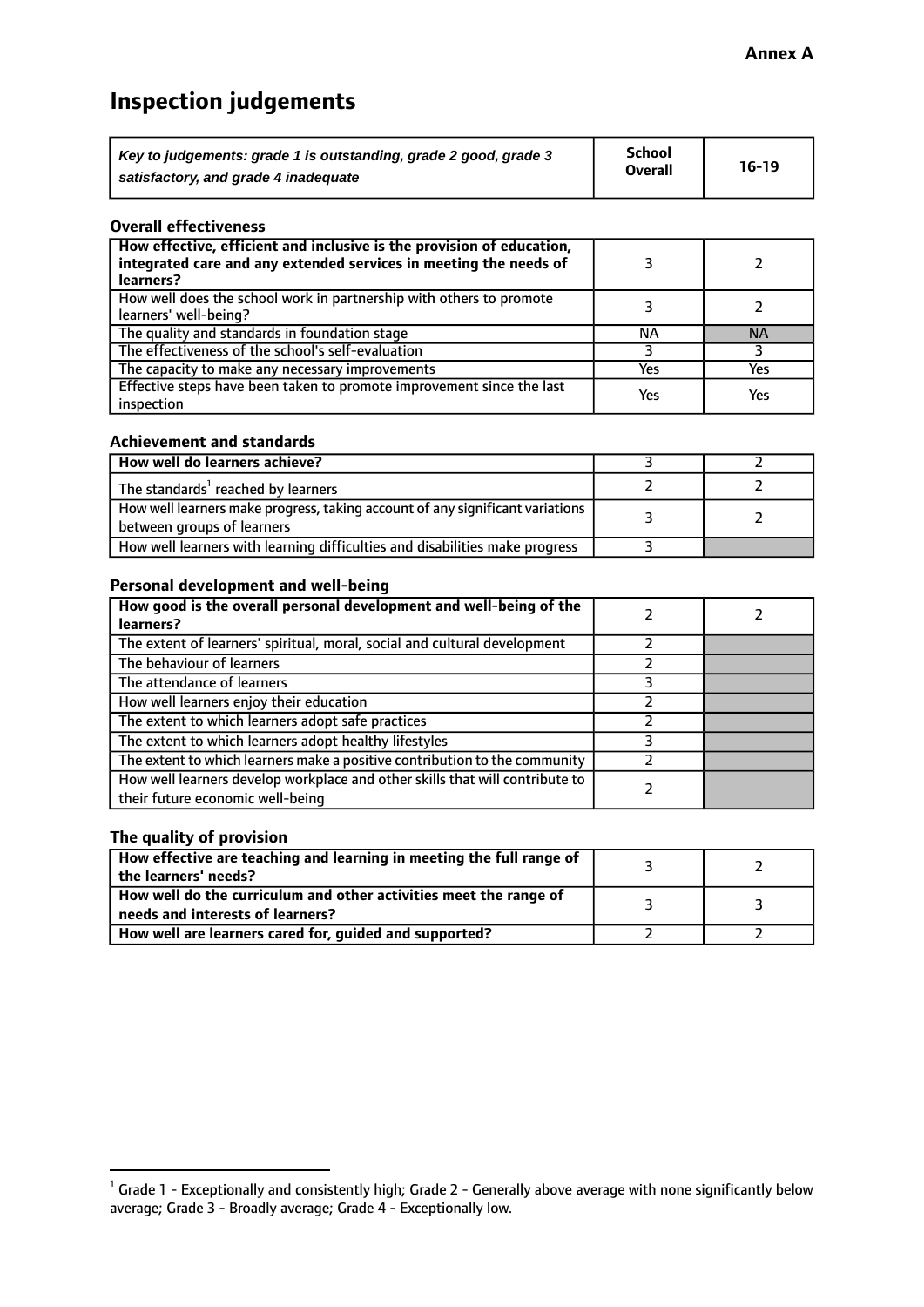#### **Leadership and management**

| How effective are leadership and management in raising achievement<br>and supporting all learners?                                              |     |     |
|-------------------------------------------------------------------------------------------------------------------------------------------------|-----|-----|
| How effectively leaders and managers at all levels set clear direction leading<br>to improvement and promote high quality of care and education |     |     |
| How effectively performance is monitored, evaluated and improved to meet<br>challenging targets, through quality assurance and self-review      |     |     |
| How well equality of opportunity is promoted and discrimination tackled so<br>that all learners achieve as well as they can                     |     |     |
| How effectively and efficiently resources are deployed to achieve value for<br>money                                                            |     |     |
| The extent to which governors and other supervisory boards discharge their<br>responsibilities                                                  |     |     |
| The adequacy and suitability of staff to ensure that learners are protected                                                                     | Yes | Yes |

| The extent to which schools enable learners to be healthy                                     |            |  |
|-----------------------------------------------------------------------------------------------|------------|--|
| Learners are encouraged and enabled to eat and drink healthily                                | Yes        |  |
| Learners are encouraged and enabled to take regular exercise                                  | Yes        |  |
| Learners are discouraged from smoking and substance abuse                                     | <b>Yes</b> |  |
| Learners are educated about sexual health                                                     | Yes        |  |
| The extent to which providers ensure that learners stay safe                                  |            |  |
| Procedures for safequarding learners meet current government requirements                     | Yes        |  |
| Risk assessment procedures and related staff training are in place                            | Yes        |  |
| Action is taken to reduce anti-social behaviour, such as bullying and racism                  | <b>Yes</b> |  |
| Learners are taught about key risks and how to deal with them                                 | Yes        |  |
| The extent to which learners make a positive contribution                                     |            |  |
| Learners are helped to develop stable, positive relationships                                 | <b>Yes</b> |  |
| Learners, individually and collectively, participate in making decisions that affect them     | Yes        |  |
| Learners are encouraged to initiate, participate in and manage activities in school and the   |            |  |
| wider community                                                                               | <b>Yes</b> |  |
| The extent to which schools enable learners to achieve economic well-being                    |            |  |
| There is provision to promote learners' basic skills                                          | <b>Yes</b> |  |
| Learners have opportunities to develop enterprise skills and work in teams                    | Yes        |  |
| Careers education and quidance is provided to all learners in key stage 3 and 4 and the sixth | Yes        |  |
| form                                                                                          |            |  |
| Education for all learners aged 14-19 provides an understanding of employment and the         | Yes        |  |
| economy                                                                                       |            |  |